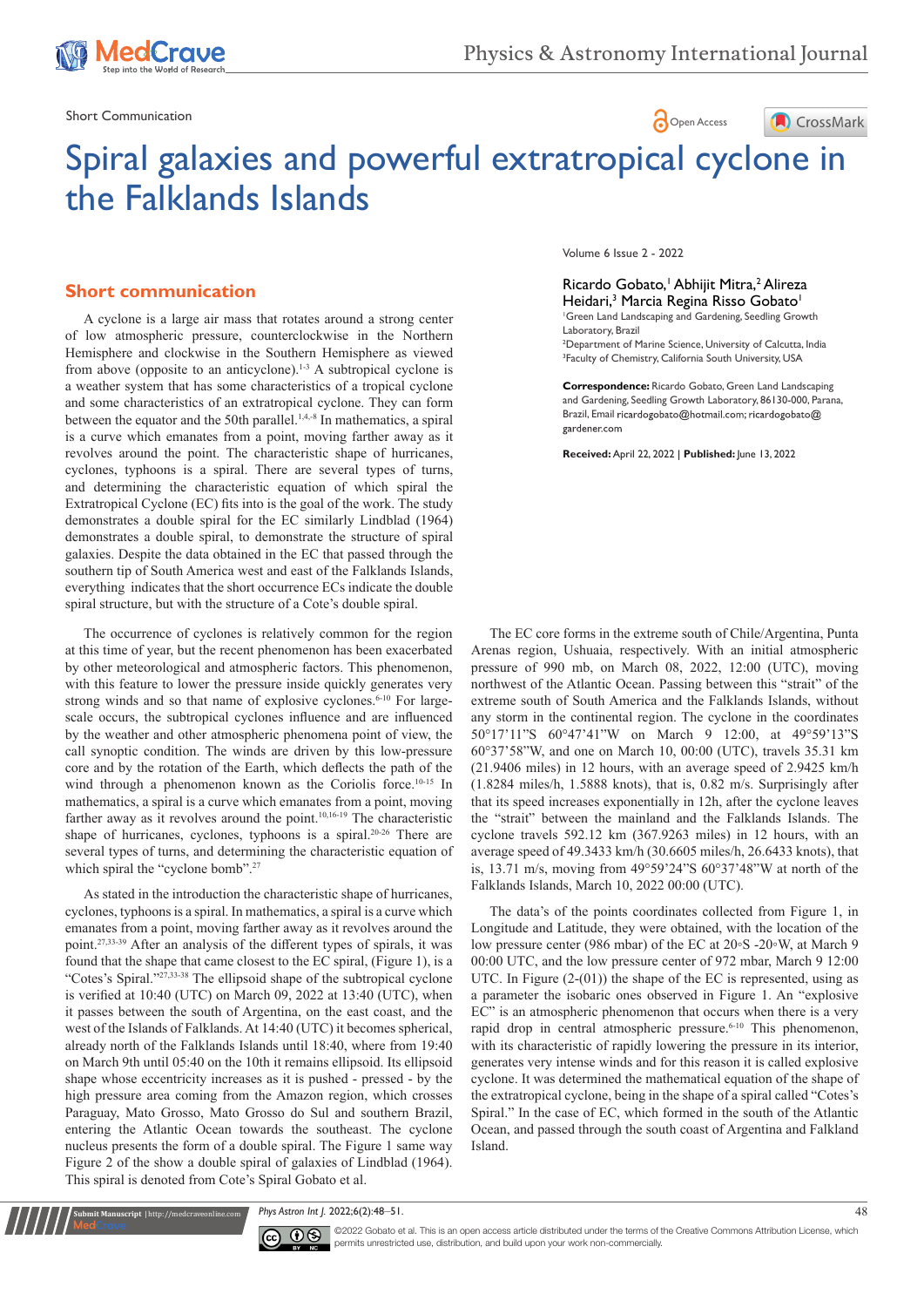

Figure I The extratropical cyclone at the height of the Falklands Islands has a minimum central pressure of 970 hPa (mbar) on Wednesday morning, so it is an intense and deep system. It is not an unusual event, since around Antarctica there is a so-called belt of low pressure and more intense cyclones are common in places further south of the Atlantic.





Figure 2 Graph (01) built with the data collected from Figure (1). The graphic depicts two spirals, constructed with the coordinates of the atmospheric pressure gradients by the wind speed tangent in the vortex of the EC cyclone that passed north of the Falklands Islands. Graph (02) represents the shapes of the "Cote's Spiral" for  $\mathbf{u} < \mathbf{h}^2$  . Source: Authors.

**Citation:** Gobato R, Mitra A, Heidari A, et al. Spiral galaxies and powerful extratropical cyclone in the Falklands Islands. *Phys Astron Int J.* 2022;6(2):48‒51. DOI: [10.15406/paij.2022.06.00250](https://doi.org/10.15406/paij.2022.06.00250)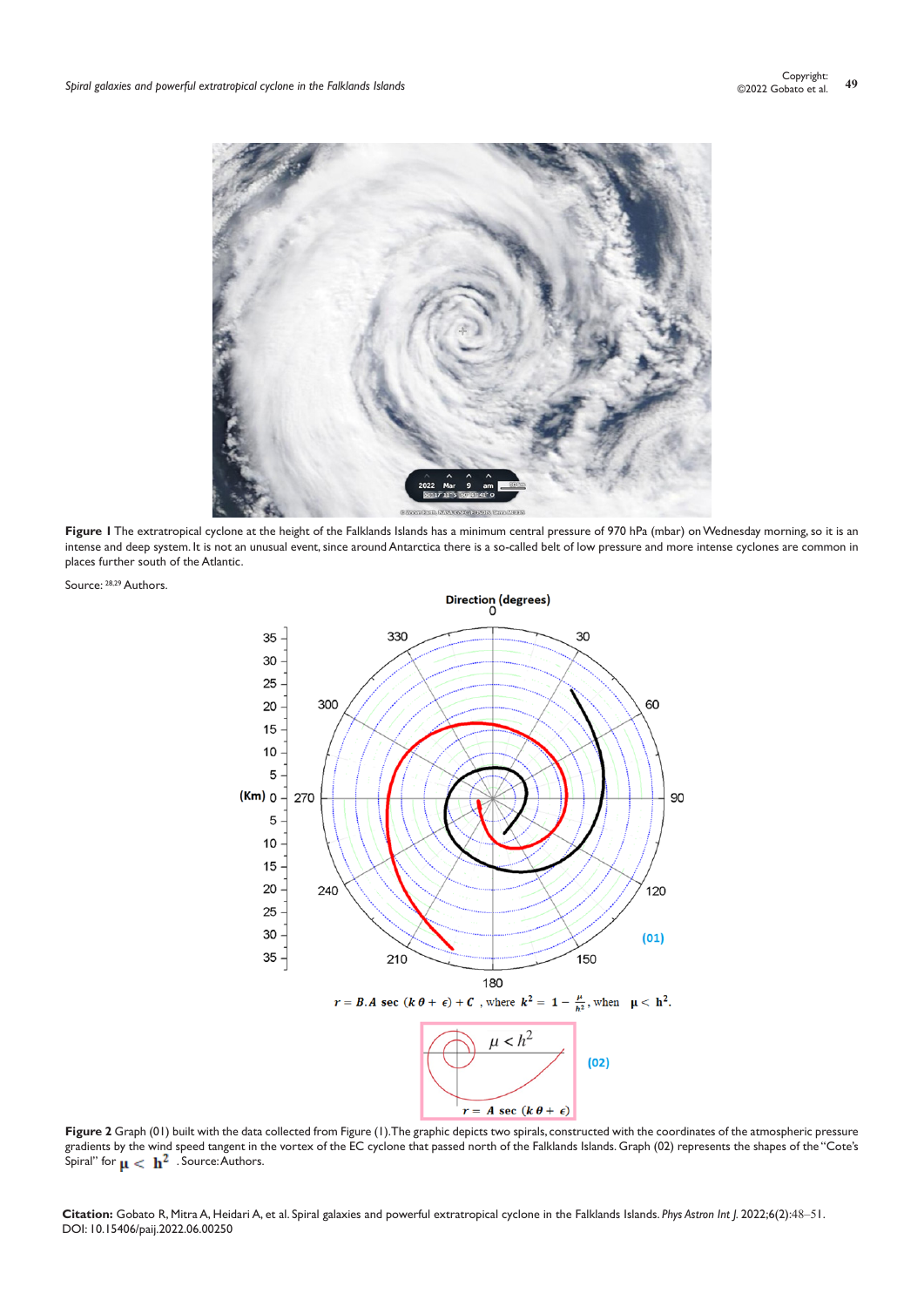# *Spiral galaxies and powerful extratropical cyclone in the Falklands Islands* **<sup>50</sup>** Copyright:

The temperatures of the clouds and the surface near the low pressure center of the EC. The cloud temperature data between: March 09, 2022 10:40 UTC, to March 10, 2022 05:40 UTC. The core maintains a cloud temperature of approximately 20°C to -20°C, with its near edge having a gradient of -50°C, -60°C, 50°C, as it moves away on the distance from the core. Only from day 11, that is extreme edge ranging from -50°C to -70°C. The temperature in the center of the EC is approximately 20°C at 00:00 UTC, March 9, 2022, of at 12:20 UTC, in the low pressure center of the EC, the temperature varies from 20°C to -30°C, indicating that the EC increases in size and further tapers its core, sucking a great amount of steam to high altitudes of water where it condenses quickly. The Figure 2 show the graphic depicts two spirals, constructed with the coordinates of the atmospheric pressure gradients by the wind speed tangent in the vortex of the extratropical cyclone that passed north of the Falklands Islands.

The subtropical cyclone originates on March 08 at 12:00 UTC and disappears on March 11 at 12:00 UTC, that is, in approximately 72 hours its climatic influence takes place in the extreme south of South America, and under the Falklands, heading west. The location in latitude and longitude coordinates, 50°36'36"S and 61°09'00"W, respectively, of the cyclone core, at 09:00 March 2022, and core is approximately 165 km (102.652 miles) in diameter, but its catchment area is approximately 1,900,000 km2 (733,594.1012 square miles). The study demonstrates a double spiral for the extratropical cyclone similarly Lindblad (1964) demonstrates a double spiral, Figure 2 to demonstrate the structure of spiral galaxies.

### **Acknowledgments**

None.

## **Conflicts of Interest**

None.

### **References**

- 1. "Cyclone," Creative Commons. CC BY-SA 3.0, 2022.
- 2. "Glossary of meteorology: Cyclone," 2020.
- 3. R UOL. "Ciclone se aproxima do sul e derruba temperaturas; mínima pode chegar a 7◦C," UOL (Universo OnLine), 2022.
- 4. C Landsea. "Subject: (A6) what is a sub-tropical cyclone?," 2009.
- 5. D Armentrout, P Armentrout. Tornadoes, Series: Earth's Power. Rourke Publishing (FL), 2007.
- 6. R Edwards. "The online tornado faq," Storm Prediction Center. National Oceanic and Atmospheric Administration, 2006.
- 7. H B Bluestein, Severe Convective Storms and Tornadoes: Observations and Dynamics, Series: Springer Praxis Books. Springer-Verlag Berlin Heidelberg, 2013.
- 8. R Gobato, M RR Gobato, A Heidari. "Evidence of tornadoes reaching the countries of rio branco do ivai and rosario de ivai, southern brazil on june 6, 2017." *Climatol Weather Forecasting.* 6(4).
- 9. R Gobato, M R Gobato, A Heidari. "Evidence of tornadoes reaching the countries of rio branco do ivai and rosario de ivai, southern brazil on june 6, 2017," Sci Lett. 7(1).
- 10. R Gobato, M RR Gobato, A Heidari. "Storm vortex in the center of paraná state on june 6, 2017: A case study." *Sumerianz Journal of Scientific Researcht.* 2(2).
- 11. R Gobato, A Heidari, A Mitra, M RR Gobato. "Vortex cotes's spiral in an extratropical cyclone in the southern coast of brazil," Archives in Biomedical Engineering and Biotechnology. 4(5).
- 12. R. Gobato, A Heidari. "Vortex hits southern brazil in 2020." *J Cur Tre Phy Res App.* 1(2).
- 13. AH R Gobato, A Mitra, M RR Gobatoi. "Cotes's spiral vortex in extratropical cyclone bomb south atlantic oceans." *Aswan University Journal of Environmental Studies (AUJES).* 1(2).
- 14. R Gobato, A Gobato, D FG Fedrigoi. "Study of tornadoes that have reached the state of paraná." *Parana Journal of Science and Education.* 2(1).
- 15. R Gobato, A Heidari, A Mitra, M. RR Gobato. "Vortex cotes's spiral in an extratropical cyclone in the southern coast of brazil." *Archives in Biomedical Engineering and Biotechnology – ABEB.* 4(5).
- 16. DL Vossle. Exploring Analytical Geometry with Mathematica. Academic Press, 1999.
- 17. J Casey. A treatise on the analytical geometry of the point, line, circle, and conic sections, containing an account of its most recent extensions, with numerous examples. University of Michigan Library, 2001.
- 18. R Sharipov. Course of Analytical Geometry. Bashkir State University (Russian Federation).
- 19. M de León, P Rodrigues. Methods of Differential Geometry in Analytical Mechanics, Series: Mathematics Studies. Elsevier Science Ltd, 1989.
- 20. T Vasquez. Weather Forecasting Handbook (5th Edition). Weather Graphics Technologies. 2002.
- 21. HB Bluestein, LF Bosart, HB Bluestein. Synoptic—Dynamic Meteorology and Weather Analysis and Forecasting: A Tribute to Fred Sanders", Series: Meteorological Monographs 33, No. 55. American Meteorological Society, 2008.
- 22. P Santurette, C Georgiev. Weather Analysis and Forecasting: Applying Satellite Water Vapor Imagery and Potential Vorticity Analysis. Academic Press.
- 23. R Gobato, A Heidari. "Cyclone bomb hits southern brazil in 2020." *Journal of Atmospheric Science Research.* 3(3).
- 24. JP Rafferty. Storms, Violent Winds, and Earth's Atmosphere. Se- ries: Dynamic Earth. Britannica Educational Publishing, 2010.
- 25. R Krasny. "A study of singularity formation in a vortex sheet by the point vortex approximation." *J Fluid Mech*. 167.
- 26. PG Saffman. Vortex dynamics. Series: Cambridge monographs on mechanics and applied mathematics. ambridge University Press, 1992.
- 27. R Gobato, A Heidari, A Mitra, M RR Gobato. "Cotes's spiral vortex in extratropical cyclone bomb south atlantic oceans," Annual Review of Astronomy and Astrophysics.
- 28. R Gobato, M SF. "Alternative method of rgb channel spectroscopy using a ccd reader," Ciência e Natura, no. 39.
- 29. Z. Earth. "Zoom earth," 2022.
- 30. B Lindblad. "On the circulation theory of spiral structure," ASTRO-PHYSICA NORVEGICA.
- 31. "Imagens de satélite," REDEMET Rede de Meteorologia do Comando da Aeronáutica (Brazil Air Force Command Meteorology Network), 2022.
- 32. "Navy hydrography center," Brazil's navy. Synoptic Letters, 2021.
- 33. JD Anderson. Fundamentals of Aerodynamics. McGraw-Hill Companies.
- 34. [EW Weisstein. Cotes's Spiral. Math World–A Wolfram Web Resource;](https://mathworld.wolfram.com/CotesSpiral.htm)  [2022.](https://mathworld.wolfram.com/CotesSpiral.htm)
- 35. ET Whittaker. A Treatise on the Analytical Dynamics of Particles and Rigid Bodies: With an Introduction to the Problem of Three Bodies. New York: Dover, p.83, 2022.

**Citation:** Gobato R, Mitra A, Heidari A, et al. Spiral galaxies and powerful extratropical cyclone in the Falklands Islands. *Phys Astron Int J.* 2022;6(2):48‒51. DOI: [10.15406/paij.2022.06.00250](https://doi.org/10.15406/paij.2022.06.00250)